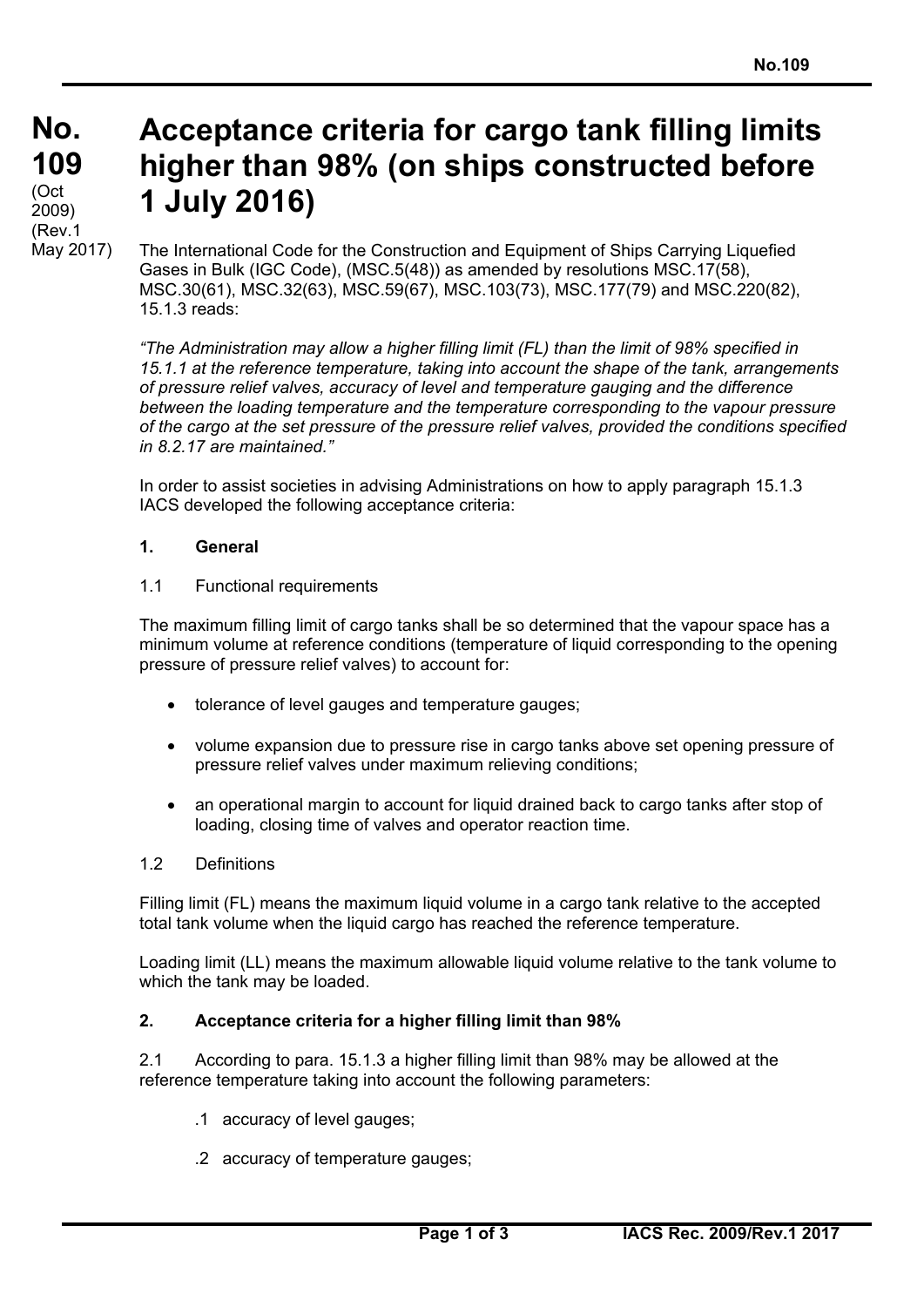- .3 pressure rise above opening pressure when pressure relief valves are relieving at maximum flow rate under fire condition;
	- .4 an operational margin to account for liquid in loading lines drained back to cargo tanks, closing time of loading valves and operators reaction time; and
	- .5 shape of the tank and arrangement of pressure relief valves,

provided the conditions specified in 8.2.17 are maintained.

2.2 The parameters specified under  $2.1.1 - 2.1.5$  may be expressed by the expansion factors  $α_1$  through  $α_4$  as follows:

- $a_1$  = relative increase in liquid volume due to tolerance of level gauges
- $\alpha_2$  = relative increase in liquid volume due to the tolerance of temperature gauges
- $\alpha_3$  = expansion of cargo volume due to pressure rise when pressure relief valves are relieving at maximum flow rate
- $\alpha_4$  = operational margin of 0.1%

The factors  $\alpha_1$  through  $\alpha_4$  are to be determined as follows:

$$
\alpha_1 = \frac{dV}{dh} \cdot \frac{\Delta h}{V} \cdot 100\%
$$

where:

**No.** 

**109**  (cont)

 $\frac{dV}{dh}$  = variation of tank volume per metre filling height at the filling height *h* (m<sup>3</sup>/m)

 $h =$  filling height (m) at the filling limit FL to be investigated (FL > 98%)

 $V =$  accepted total tank volume  $(m^3)$ 

∆*h* = max. total tolerance of level gauges (m)

$$
\alpha_2 = \beta \cdot \Delta T(\%)
$$

where:

 $\overline{a}$ 

- *β* = volumetric thermal expansion coefficient at reference temperature (%/ºK)
- ∆*T* = max. tolerance of temperature gauge (ºK)

$$
\alpha_3 = \left(\frac{\rho_{PRV}}{\rho_{PRV \cdot 1.2}} - 1\right) \cdot 100\%
$$
 expansion due to pressure rise when relieving at full capacity

*ρPRV* = *ρR* cargo density at reference conditions, i.e. corresponding to the temperature of the cargo at set opening pressure of the pressure relief valve (PRV)